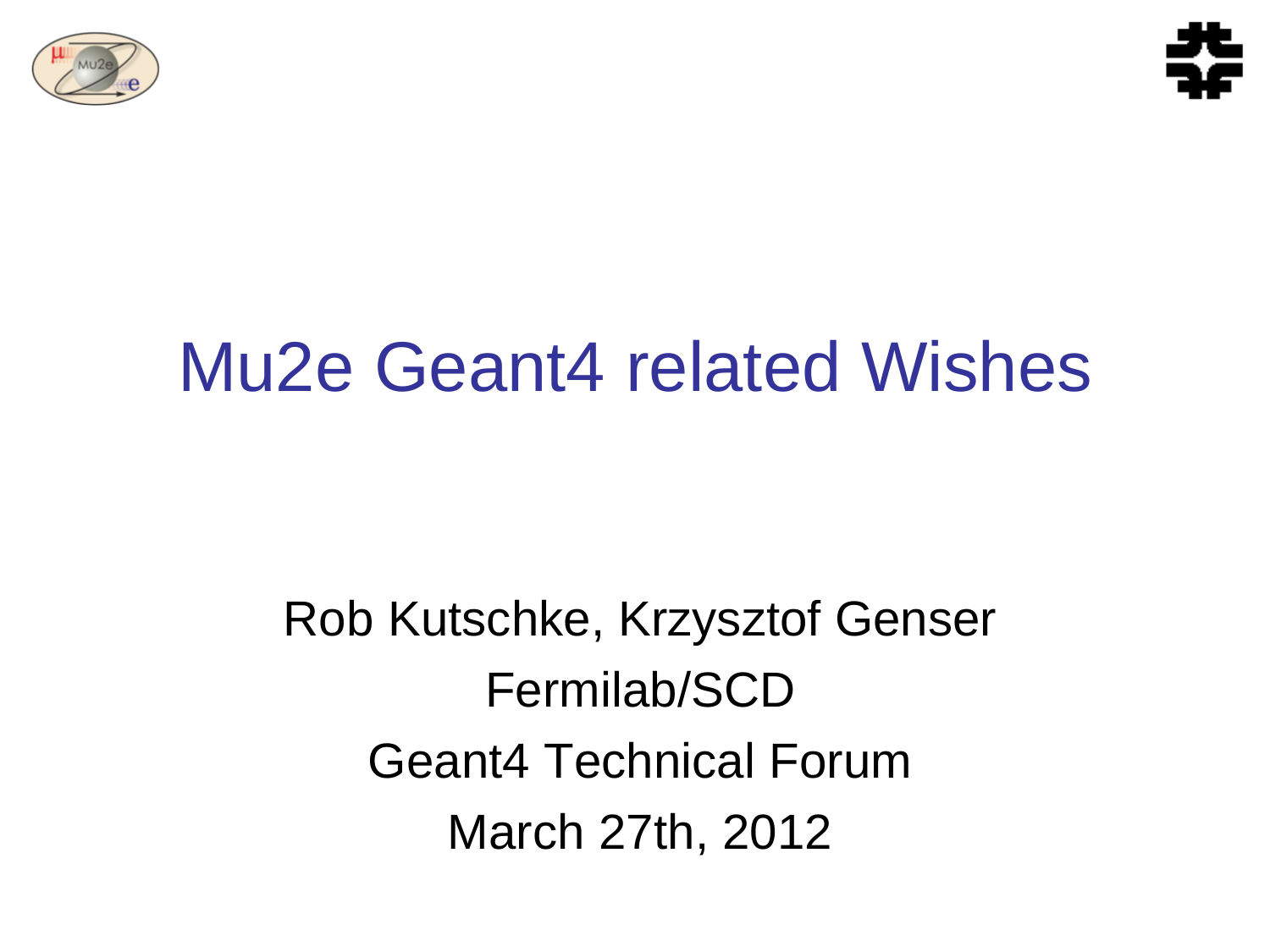



- Mu2e is a muon-to-electron-conversion experiment currently under design at Fermilab.
- Below are Mu2e Geant4 related Wishes:
	- 1. Refactor G4RunManager::BeamOn
	- 2. Provide a way to access all Geant4 extensions to the PDG particle information independent of the particle creation
	- 3. Include muon capture code being developed by Mu2e in a future Geant4 release (once all the provisions for that are met)
	- 4. Indicate when G4 does(not) take ownership of pointees. See following pages for more details

March 27th, 2012 **Mu2e Geant4 Wishes** 2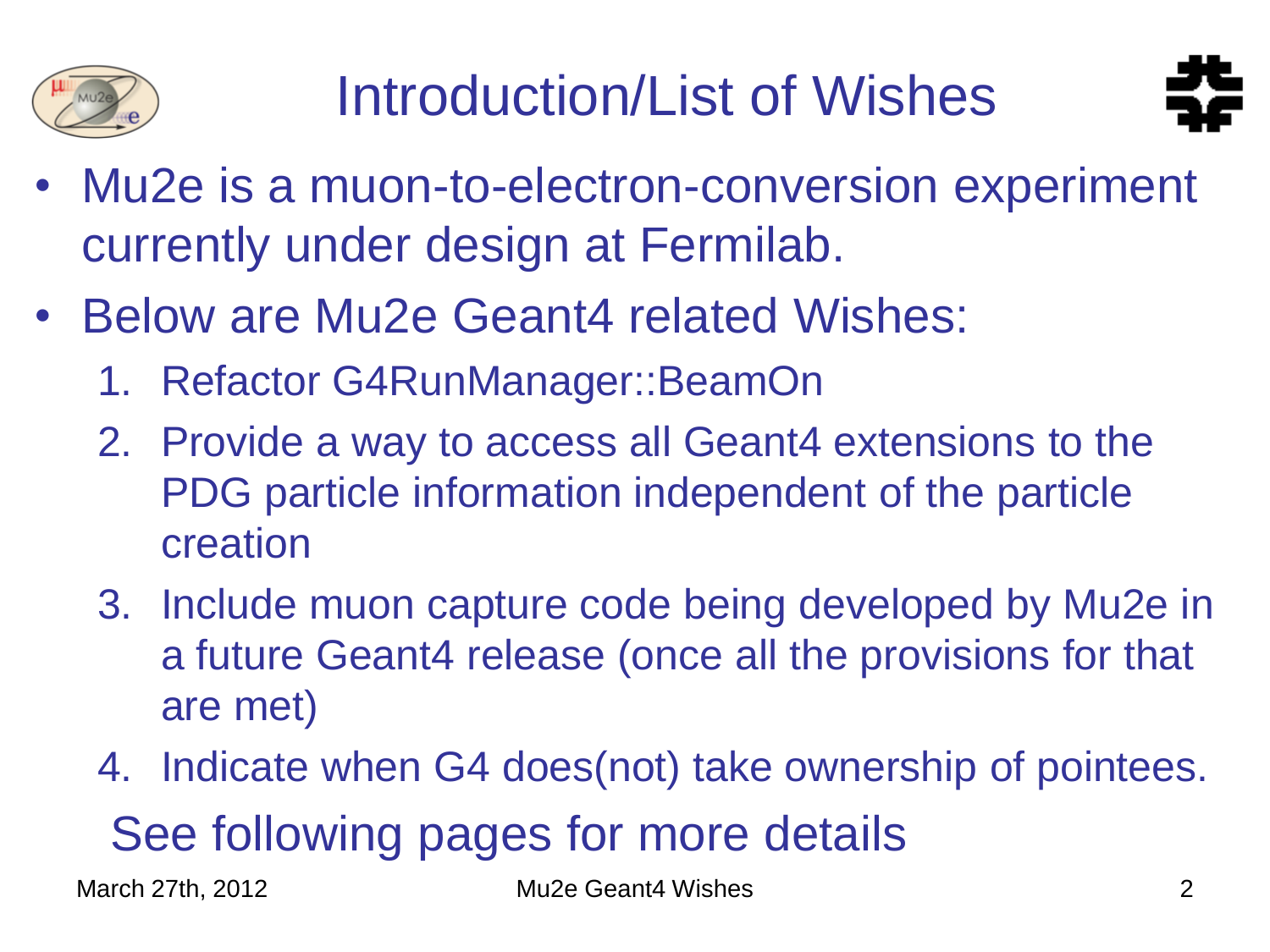



- Mu2e has chosen to use a non-G4 framework to drive our event loop
	- we use a framework named art, supported by Fermilab CS.
- G4 also wants to own the event loop. Our solution is sketched on the next transparency
	- we inherit from G4RunManager and refactor the the BeamOn method into four pieces. We understand that this is a common solution.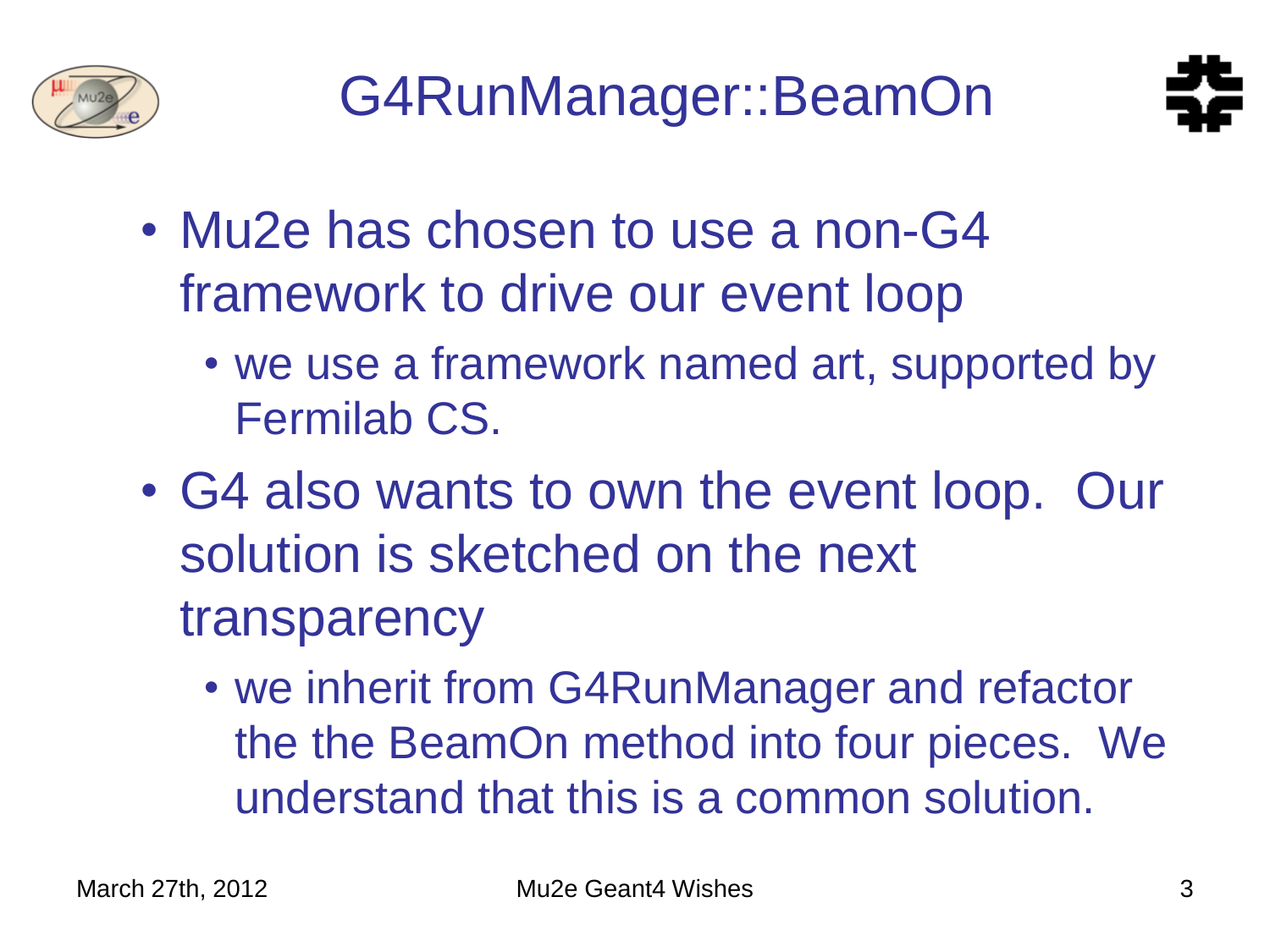



class Mu2eG4RunManager : public G4RunManager{ public:

Mu2eG4RunManager();

- virtual ~Mu2eG4RunManager();
- virtual void BeamOnBeginRun ( unsigned int runNumber,

const char\* macroFile=0,

G4int n\_select=-1);

 virtual void BeamOnDoOneEvent( int eventNumber ); virtual void BeamOnEndEvent(); virtual void BeamOnEndRun();

};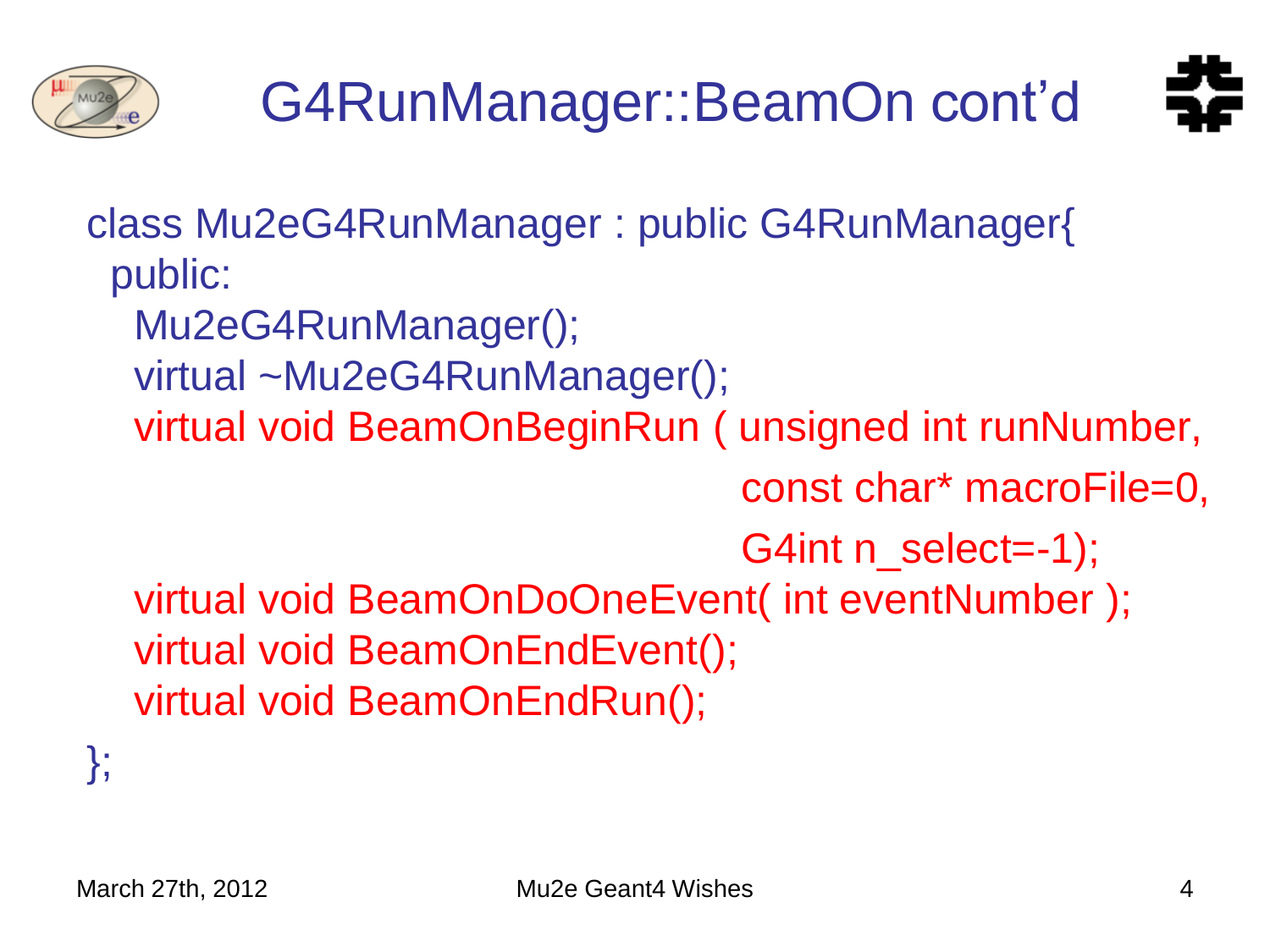



- We call these four BeamOn function variants from our framework, in the appropriate places. In this way, our framework drives the event loop.
	- The issue is that we need to potentially maintain this code every time we move to a new G4 release.
- It would be a great help to us if the G4 collaboration refactored BeamOn so that it is written in terms of a small number of other functions, not necessarily the ones shown earlier.
	- Those who wish to drive their own event loop can call these other functions directly.
	- This would remove the burden of maintaining our code with every new release of G4.
- We understand that it would require consultation with many experiments to choose the appropriate refactoring.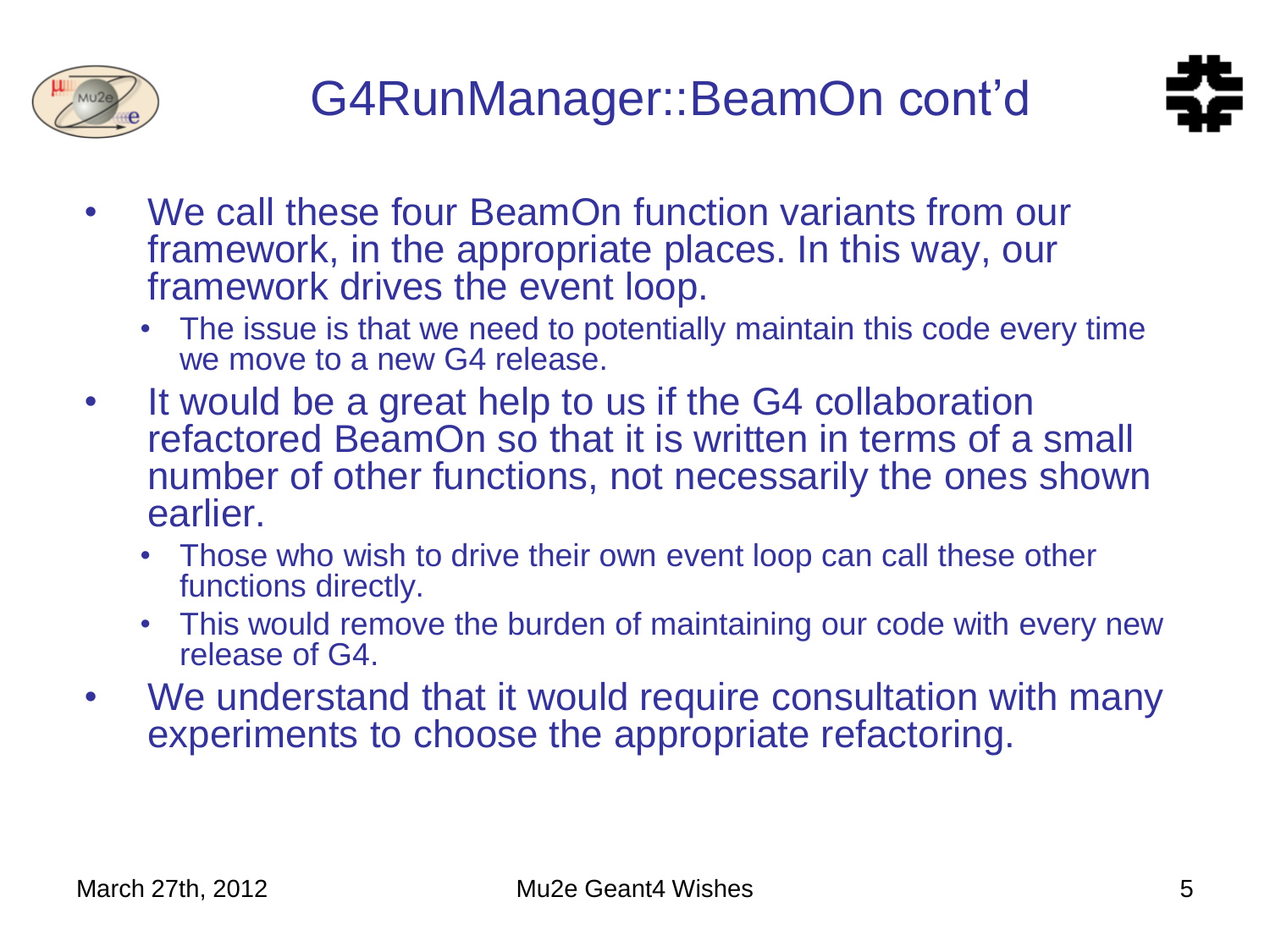

## Access to Geant4 PDG Particle ID Code Extensions



- Mu2e frequently runs jobs that process events through G4 and write these events to disk. We then have code that reads back these events to do reconstruction and analysis. In the reconstruction and analysis phase, we do not initialize G4; therefore the G4 particle data table is not available to us. Instead we have our own particle data table ( a wrapper around HEPPDT ).
- We would like to extend our particle data table to include G4 particle data codes beyond those defined by the PDG table.
	- In particular we would like to include nuclei and ion codes, the corresponding, names, masses, A, Z, electric charge and so on.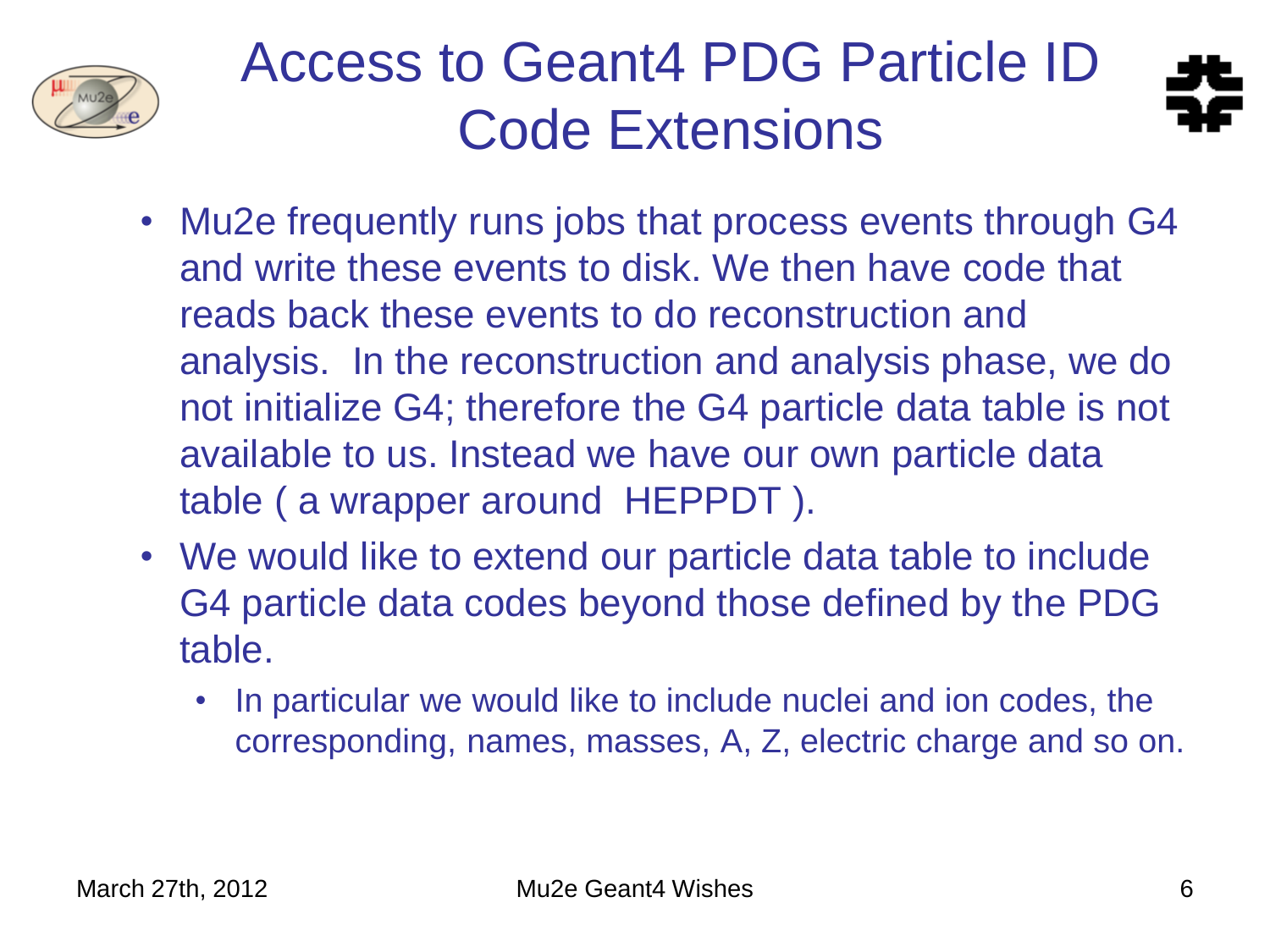

## Access to Geant4 PDG Particle ID Code Extensions cont'd



- We cannot easily get this information from the G4ParticleTable object as some of the particles are added to the table on an as-needed basis.
	- We can interrogate the table at the end of a long job but we can never be sure that we have all possible particle definitions.
- We would like the G4 Collaboration to either publish this PDG Particle information in a machine readable way or to provide a description of how to extract complete information in a programmatic way.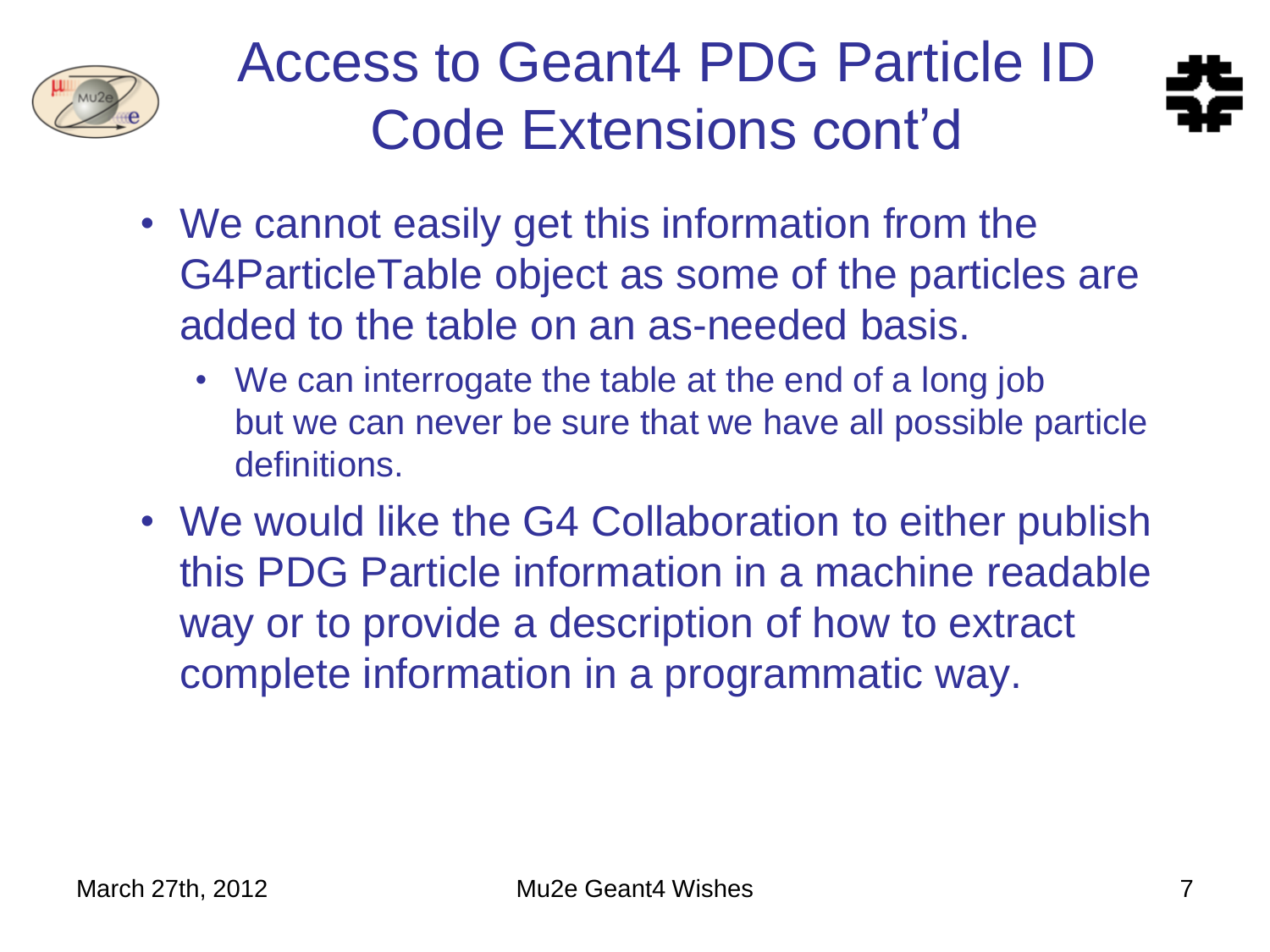

Include new Muon Capture Code in a Future Geant4 Release

- Mu2e/Fermilab Geant4 group is working on extending Geant4 to include Kevin Lynch's (now with CUNY/Mu2e) code/approach to muon capture and muonic (and possibly other exotic) atoms/molecules formation, decays and other related processes.
- We had a very positive initial discussion with Dennis Wright and are in a process of contacting other Geant4 experts regarding this matter.
- Mu2e would like the resulting code to be included in a future Geant4 release once all the provisions for that are met.